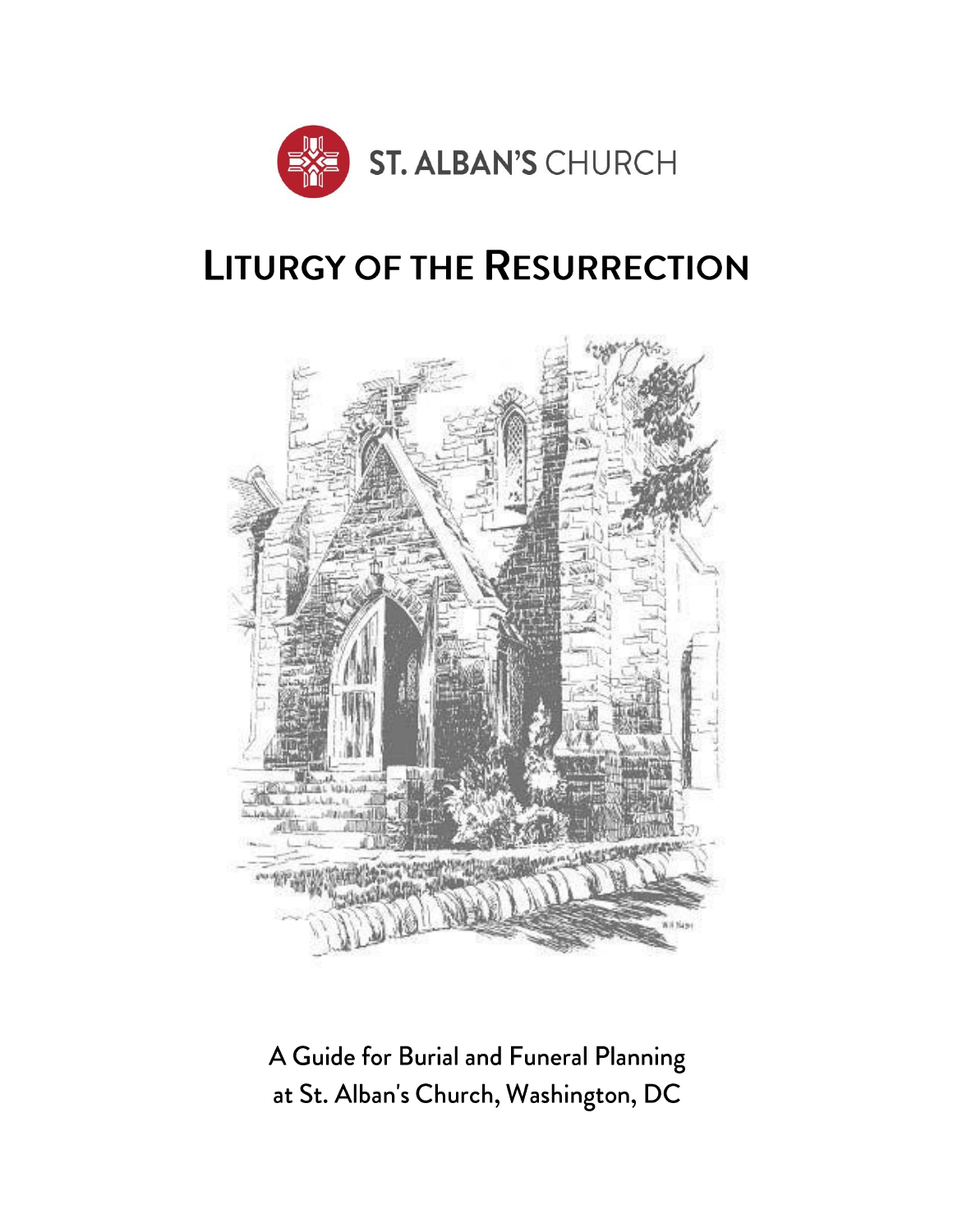## When someone dies

The Church is here to help you with decisions, obligations, and the Christian services that are so important in navigating any grief we might experience and celebrating the life of the person who has died. The Church is a community of hope, not in spite of, but because of death. Because Jesus died on the Cross and rose from the dead, we believe that we, too, shall live with him despite our death. When someone you love dies, the Church is present to reaffirm that resurrection hope, to offer you confidence in the midst of mourning, and to provide practical help in burial arrangements.

# Help and hope

When someone you love is near death, please contact on e of the clergy and let us know as soon as possible. The clergy of the parish will come to wherever you are. We are happy to gather with you and any family and friends you would like to offer prayers as death nears, often called the "Last Rites" of the Church and to commend your loved one to God. The Clergy will also offer you practical counsel and support. This includes making arrangements for the liturgy and determining the details for burial or cremation.

# Planning the liturgy

The liturgy is appropriately held in the Church where the parish family regularly gathers for worship. A visitation can also be held at the Church the evening before the liturgy. If you desire, however, this can be held in one of our halls, at the family home, or a funeral home. The body may be present with the coffin closed covered with a pall signifying our resurrection hope. After the liturgy, a reception can be held in one of our halls. Please contact the parish office for details about availability.

# The Liturgy of the Resurrection

In the Church, the burial liturgy is rightly called the "Liturgy of the Resurrection." It is an Easter liturgy, regardless of the season of the Church year. The liturgy contains prayers, psalms, scripture readings, and hymns. One of the parish clergy will help you shape the liturgy, reflecting the life of the one mourned and the hope of the Christian faith. All burials rites used at St. Alban's Parish conform to the rites found in the Book of Common Prayer of the Episcopal Church.

Music is an important part of the liturgy. The Parish Music Director provides support and direction for choosing hymns and other music that emphasize the resurrection to eternal life. A homily based on the scripture chosen is preached by one of the parish clergy at the liturgy. The homily emphasizes the promises of Christ. It is not the practice of the Episcopal Church to have eulogies at the liturgy. It is appropriate for family members or friends of the deceased person to offer a remembrance, reflection, or poem or reading during the liturgy.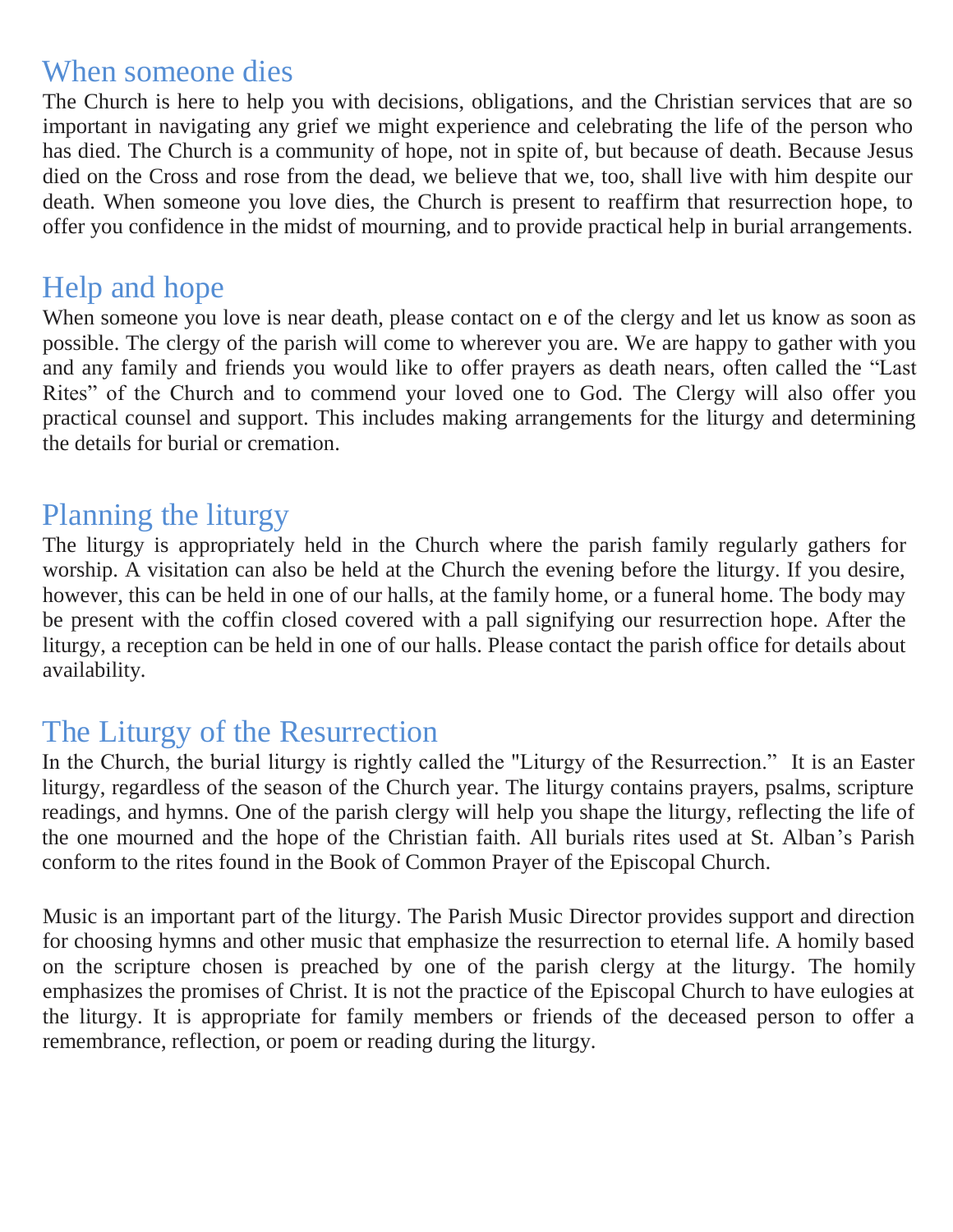The Holy Eucharist is central to our understanding of the Christian hope and promise of God. It is therefore a most appropriate part of any Liturgy of the Resurrection. If the Body is present for the liturgy, the coffin is closed throughout and covered with a pall symbolizing the hope all Christians are given when they are clothed in baptism and marked as Christ's own forever.

## What about cremation?

The Episcopal Church approves of cremation as well as the burial of the body. Ashes may be interred in our Parish Columbarium or elsewhere depending on the desire of the deceased person and her or his family. More information about our columbarium is available from the parish office.

# What is a Memorial Service?

Since families are often great distances apart, sometimes it is necessary to delay the liturgy until after the body has been cremated or buried. These are known as "Memorial Services." This is simply another term for the "Liturgy of the Resurrection," which is to remember a loved one and

commend that person to God's eternal presence. It usually refers to a delayed liturgy, or one at which the body is not present.

# What about the costs?

There is no charge for the sacraments of the Church. There are however some fees associated with a service at St. Alban's. The fee for standard flower arrangements is \$200 with additional costs for special requests. The fee(s) for music include the parish organist at \$400 with additional fees for any rehearsals required and for any additional musicians (soloists, instrumentalists, etc.) The Parish Office can put you in touch with the organist and flower guild. If you wish to hold a reception in one of our halls following the liturgy the cost is an additional \$400 including sexton services. There may be other costs associated with any special requests you have which we will pass on to you. While it is always appropriate to make a gift to the parish in honor and memory of the deceased, and while you may, if you wish, offer an honorarium to the clergy, neither is necessary nor expected.

### Pre-arrangement

A factor to be considered in the time, energy, and cost of burial is pre-arrangement. You can arrange for the services of a funeral home by paying the fees in advance. Also, there are "memorial societies" that can help you make low-cost arrangements. Funeral homes and memorial societies will provide you with information about procedures and costs for such pre-arrangements. A prearranged burial can lessen stress on one's family. In addition we encourage you to have your wishes on record with St. Alban's. The Parish Office has a form that you can complete and return that will clearly describe your wishes and instructions for your service. The clergy will be happy to help you complete this form, if you would like.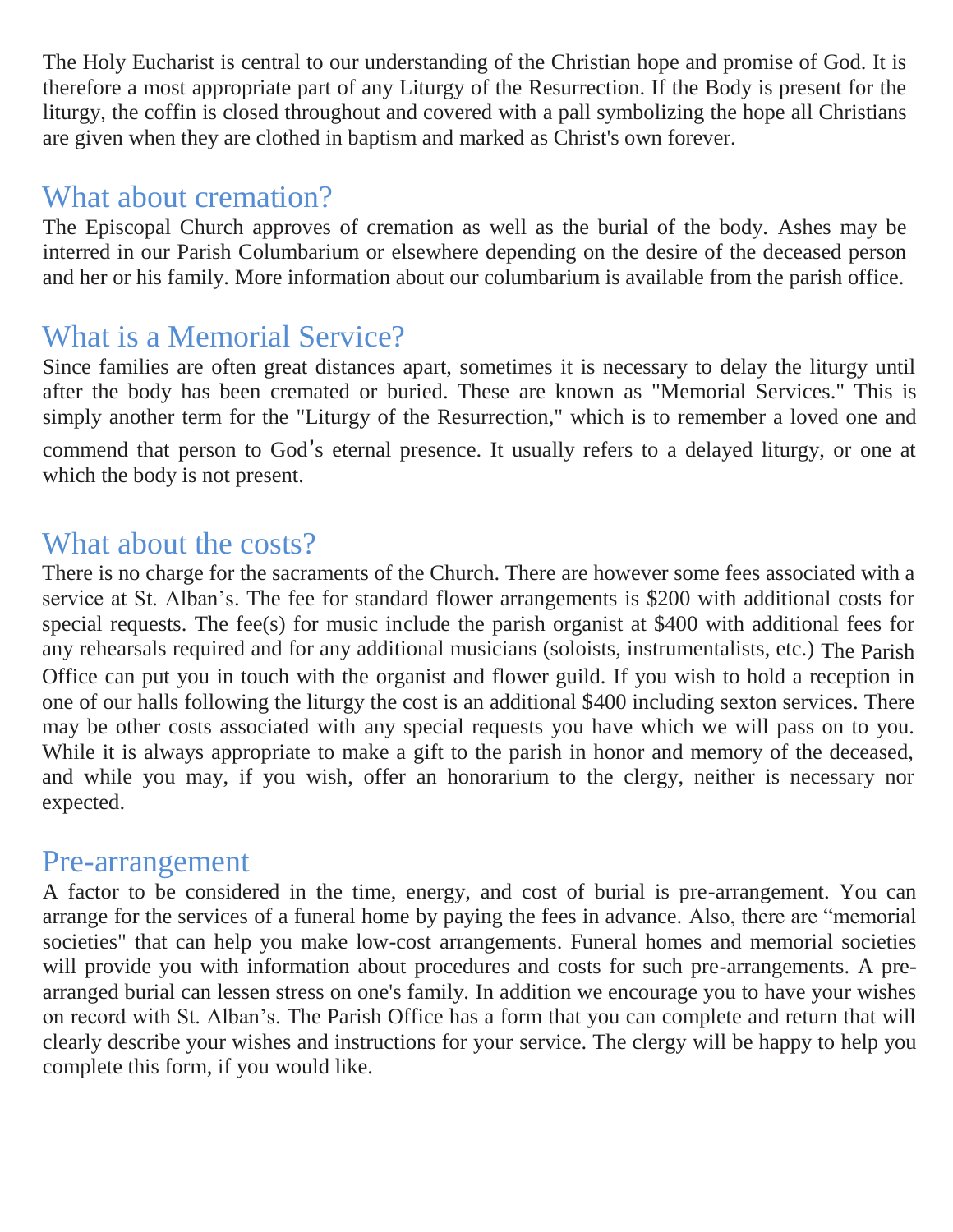# Selections from the Old Testament

#### Isaiah 25:6-9

On this mountain the Lord of hosts will make for all peoples a feast of rich food, a feast of wellaged wines, of rich food filled with marrow, of well-aged wines strained clear. And he will destroy on this mountain the shroud that is cast over all peoples, the sheet that is spread over all nations; he will swallow up death forever. Then the Lord God will wipe away the tears from all faces, and the disgrace of his people he will take away from all the earth, for the Lord has spoken. It will be said on that day, Lo, this is our God; we have waited for him, so that he might save us. This is the Lord for whom we have waited; let us be glad and rejoice in his salvation.

#### Isaiah 61:1-3

The spirit of the Lord God is upon me, because the Lord has anointed me; he has sent me to bring good news to the oppressed, to bind up the broken-hearted, to proclaim liberty to the captives, and release to the prisoners; to proclaim the year of the Lord's favor, and the day of vengeance of our God; to comfort all who mourn; to provide for those who mourn in Zion—to give them a garland instead of ashes, the oil of gladness instead of mourning, the mantle of praise instead of a faint spirit. They will be called oaks of righteousness, the planting of the LORD, to display his glory.

#### Lamentations 3:22-26, 31-33

The steadfast love of the Lord never ceases, his mercies never come to an end; they are new every morning; great is your faithfulness. The Lord is my portion," says my soul, therefore I will hope in him. The Lord is good to those who wait for him, to the soul that seeks him. It is good that one should wait quietly for the salvation of the Lord. For the Lord will not reject forever. Although he causes grief, he will have compassion according to the abundance of his steadfast love; for he does not willingly afflict or grieve anyone.

#### Wisdom 3:1-5, 9

The souls of the righteous are in the hand of God, and no torment will ever touch them. In the eyes of the foolish they seemed to have died, and their departure was thought to be a disaster, and their going from us to be their destruction; but they are at peace. For though in the sight of others they were punished, their hope is full of immortality. Having been disciplined a little, they will receive great good, because God tested them and found them worthy of himself; Those who trust in him will understand truth, and the faithful will abide with him in love, because grace and mercy are upon his holy ones, and he watches over his elect.

#### Job 19:21-27

Job answered, "Have pity on me, have pity on me, O you my friends, for the hand of God has touched me! Why do you, like God, pursue me, never satisfied with my flesh? "O that my words were written down! O that they were inscribed in a book! O that with an iron pen and with lead they were engraved on a rock forever! For I know that my Redeemer lives, and that at the last he will stand upon the earth; and after my skin has been thus destroyed, then in my flesh I shall see God, whom I shall see on my side, and my eyes shall behold, and not another."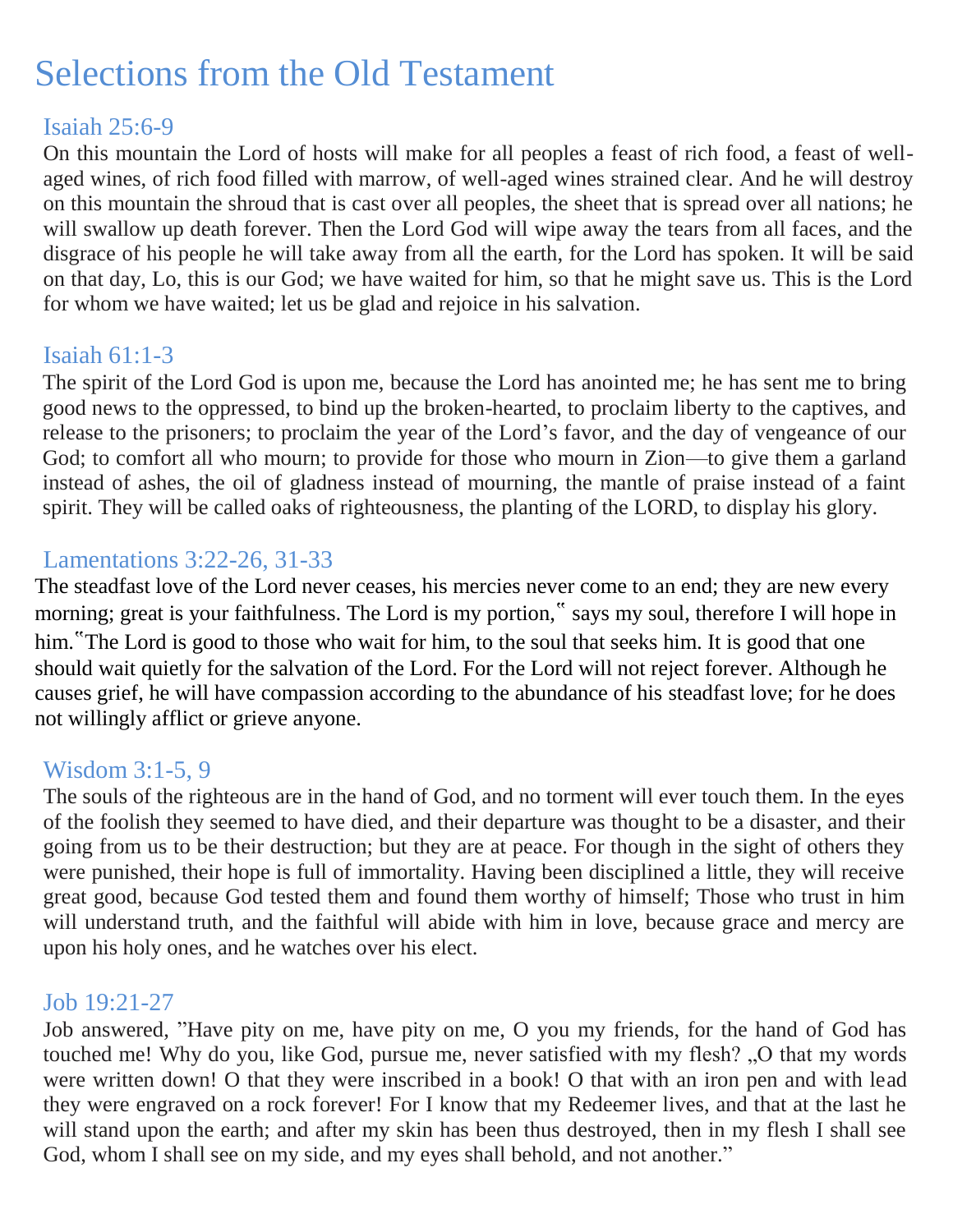# Selections from the Psalms

Psalm 23 King James Version

#### *Said in unison*

*The Lord is my shepherd; \* I shall not want. He maketh me to lie down in green pastures; \* he leadeth me beside the still waters. He restoreth my soul; \* he leadeth me in the paths of righteousness for his Name's sake. Yea, though I walk through the valley of the shadow of death, I will fear no evil; \* for thou art with me; thy rod and thy staff, they comfort me. Thou preparest a table before me in the presence of mine enemies; \* thou anointest my head with oil; my cup runneth over. Surely goodness and mercy shall follow me all the days of my life,\* and I will dwell in the house of the Lord for ever.*

#### Psalm 42 *Note: People say the bolded sections.*

As the deer longs for the water-brooks, \* so longs my soul for you, O God.

#### *My soul is athirst for God, athirst for the living God; \* when shall I come to appear before the presence of God?*

My tears have been my food day and night,  $*$ while all day long they say to me, "Where now is your God?"

#### *I pour out my soul when I think on these things: \* how I went with the multitude and led them into the house of God,*

With the voice of praise and thanksgiving,  $*$ among those who keep holy-day.

#### *Why are you so full of heaviness, O my soul? \* and why are you so disquieted within me?*

Put your trust in God; \* for I will yet give thanks to him, who is the help of my countenance, and my God.

#### *My soul is heavy within me; \* therefore I will remember you from the land of Jordan, and from the peak of Mizar among the heights of Hermon.*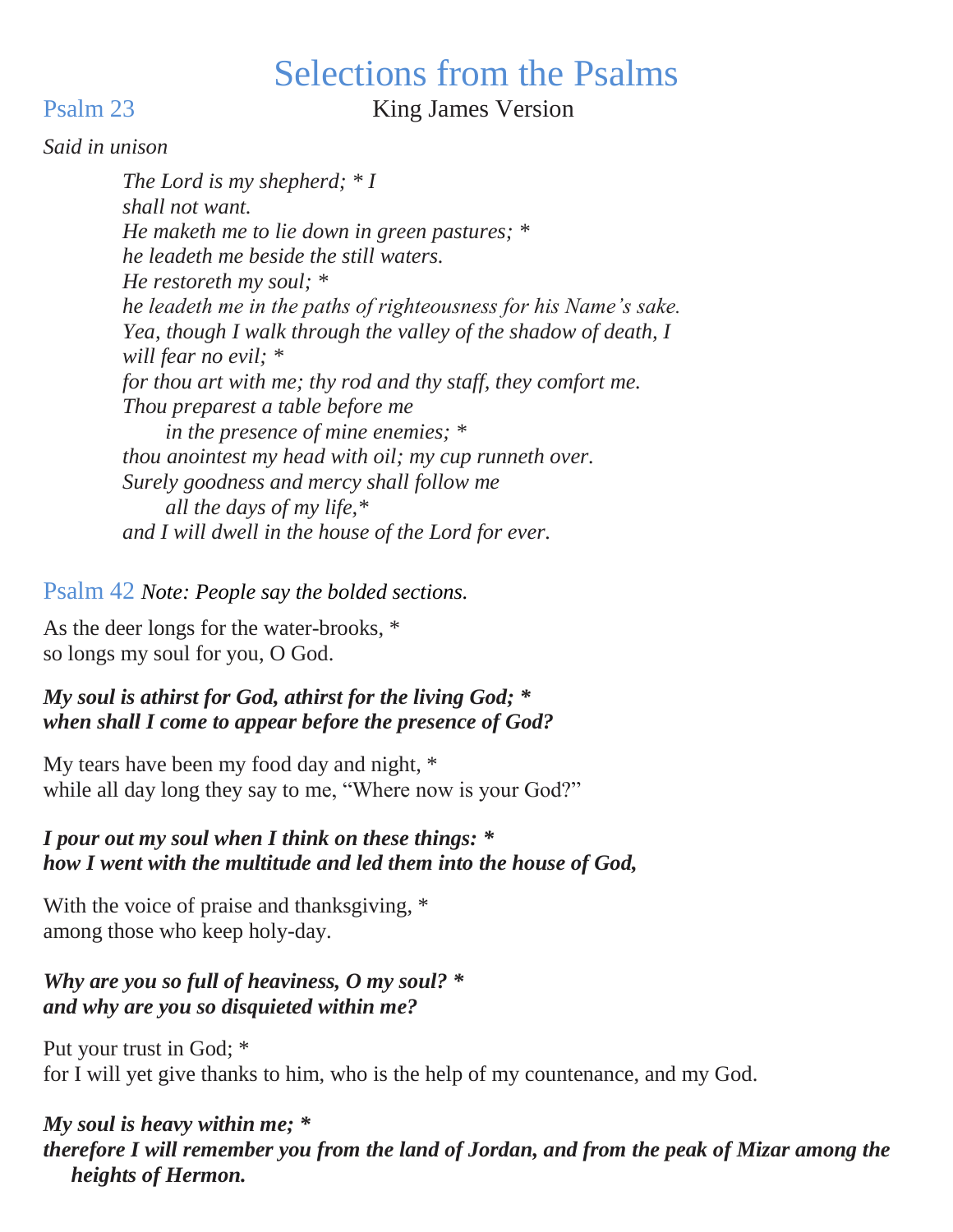One deep calls to another in the noise of your cataracts; \* all your rapids and floods have gone over me.

#### *The Lord grants his loving-kindness in the daytime; \* in the night season his song is with me, a prayer to the God of my life.*

I will say to the God of my strength, "Why have you forgotten me? \* and why do I go so heavily while the enemy oppresses me?"

#### *While my bones are being broken, \* my enemies mock me to my face;*

All day long they mock me \* and say to me, "Where now is your God?"

#### *Why are you so full of heaviness, O my soul? \* and why are you so disquieted within me?*

Put your trust in God; \* for I will yet give thanks to him, who is the help of my countenance, and my God.

#### Psalm 46 *Note: People say the bolded sections.*

God is our refuge and strength, \* a very present help in trouble.

#### *Therefore we will not fear, though the earth be moved, \* and though the mountains be toppled into the depths of the sea;*

Though its waters rage and foam, \* and though the mountains tremble at its tumult.

#### *The Lord of hosts is with us; \* the God of Jacob is our stronghold.*

There is a river whose streams make glad the city of God, \* the holy habitation of the Most High.

#### *God is in the midst of her; she shall not be overthrown; \* God shall help her at the break of day.*

The nations make much ado, and the kingdoms are shaken; \* God has spoken, and the earth shall melt away.

#### *The Lord of hosts is with us; \* the God of Jacob is our stronghold.*

Come now and look upon the works of the Lord, \* what awesome things he has done on earth.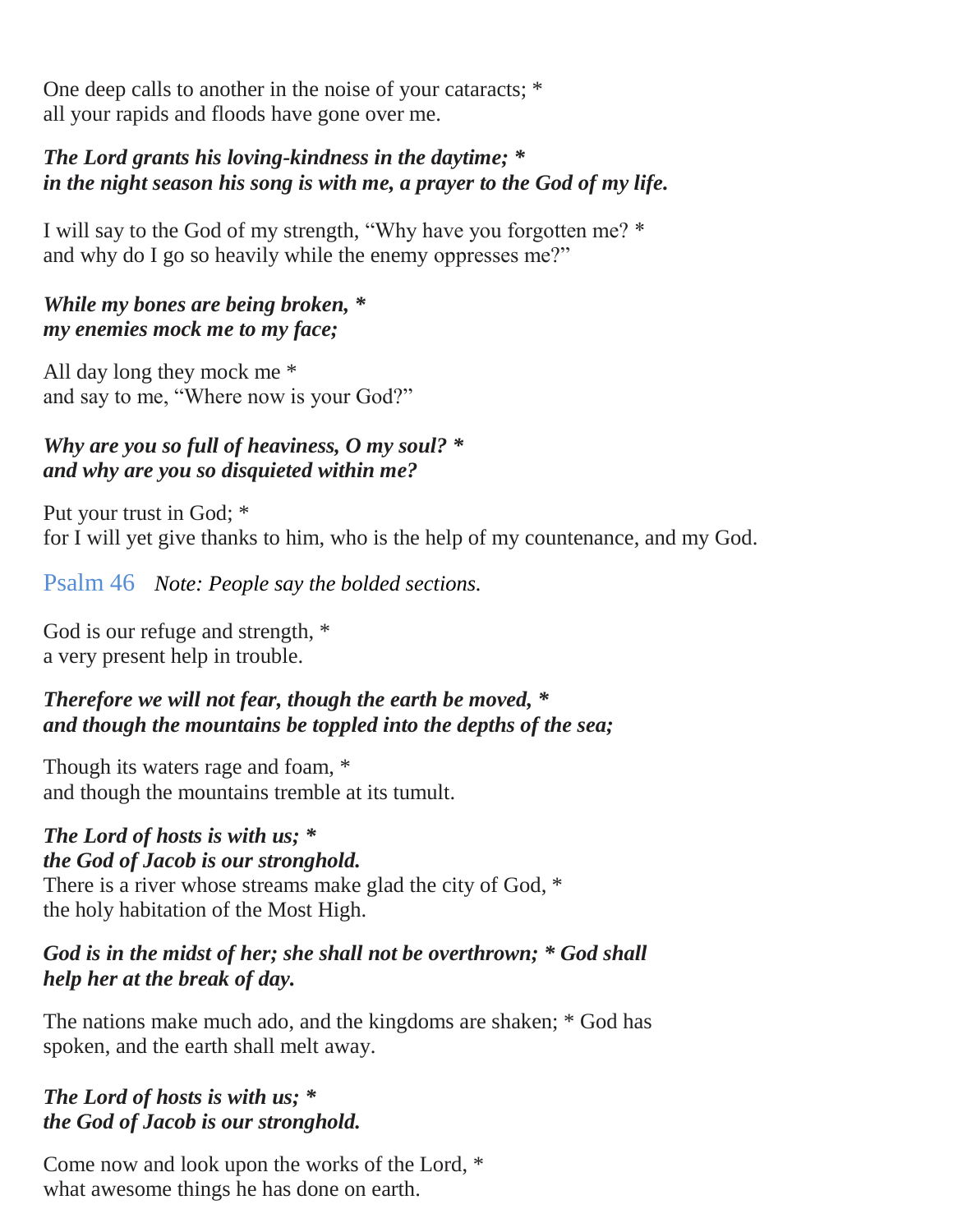*It is he who makes war to cease in all the world; \* he breaks the bow, and shatters the spear, and burns the shields with fire.*

"Be still, then, and know that I am God; \* I will be exalted among the nations;

*I will be exalted in the earth."The Lord of hosts is with us; \* the God of Jacob is our stronghold.*

Psalm 90 *Note: People say the bolded sections.*

Lord, you have been our refuge  $*$ from one generation to another.

*Before the mountains were brought forth, or the land and the earth were born, \* from age to age you are God.*

You turn us back to the dust and say, \* "Go back, O child of earth."

#### *For a thousand years in your sight are like yesterday when it is past \* and like a watch in the night.*

You sweep us away like a dream; \* we fade away suddenly like the grass.

#### *In the morning it is green and flourishes; \* in the evening it is dried up and withered.*

For we consume away in your displeasure; \* we are afraid because of your wrathful indignation.

#### *Our iniquities you have set before you, \* and our secret sins in the light of your countenance.*

When you are angry, all our days are gone;  $*$ we bring our years to an end like a sigh.

#### *The span of our life is seventy years, perhaps in strength even eighty; \* yet the sum of them is but labor and sorrow, for they pass away quickly and we are gone.*

Who regards the power of your wrath? \* who rightly fears your indignation?

*So teach us to number our days \* that we may apply our hearts to wisdom.*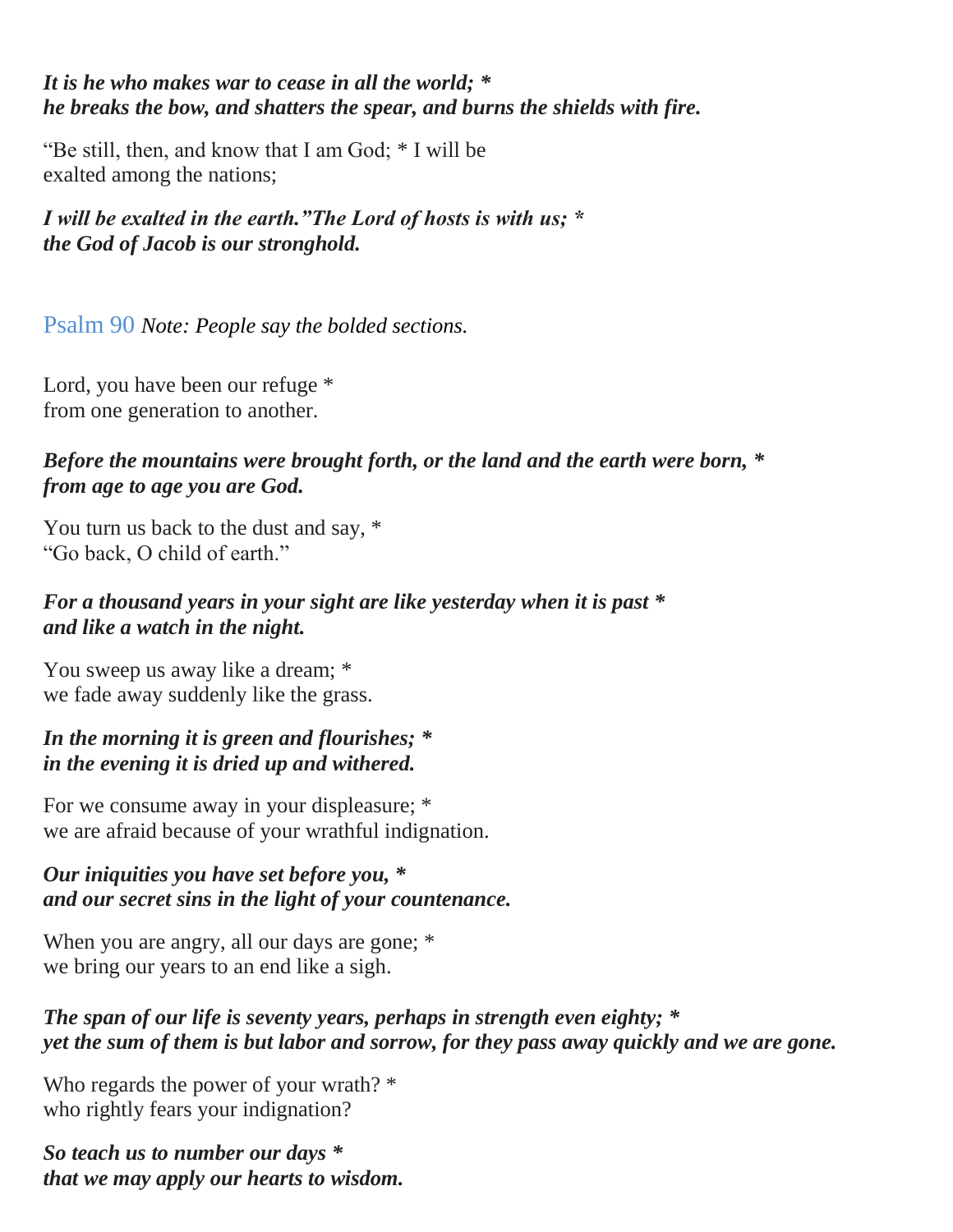Return, O Lord; how long will you tarry? \* be gracious to your servants.

#### *Satisfy us by your loving-kindness in the morning; \* so shall we rejoice and be glad all the days of our life.*

Make us glad by the measure of the days that you afflicted us  $*$ and the years in which we suffered adversity.

#### *Show your servants your works \* and your splendor to their children.*

May the graciousness of the Lord our God be upon us;  $*$ prosper the work of our hands; prosper our handiwork.

Psalm 121 *Note: People say the bolded sections.* NRSV

I lift up my eyes to the hills; \* from where is my help to come?

#### *My help comes from the Lord, \* the maker of heaven and earth.*

He will not let your foot be moved \* and he who watches over you will not fall asleep. *Behold, he who keeps watch over Israel \* shall neither slumber nor sleep;*

The Lord himself watches over you; \* the Lord is your shade at your right hand,

#### *So that the sun shall not strike you by day, \* nor the moon by night.*

The Lord shall preserve you from all evil; \* it is he who shall keep you safe.

*The Lord shall watch over your going out and your coming in, \* from this time forth for evermore.*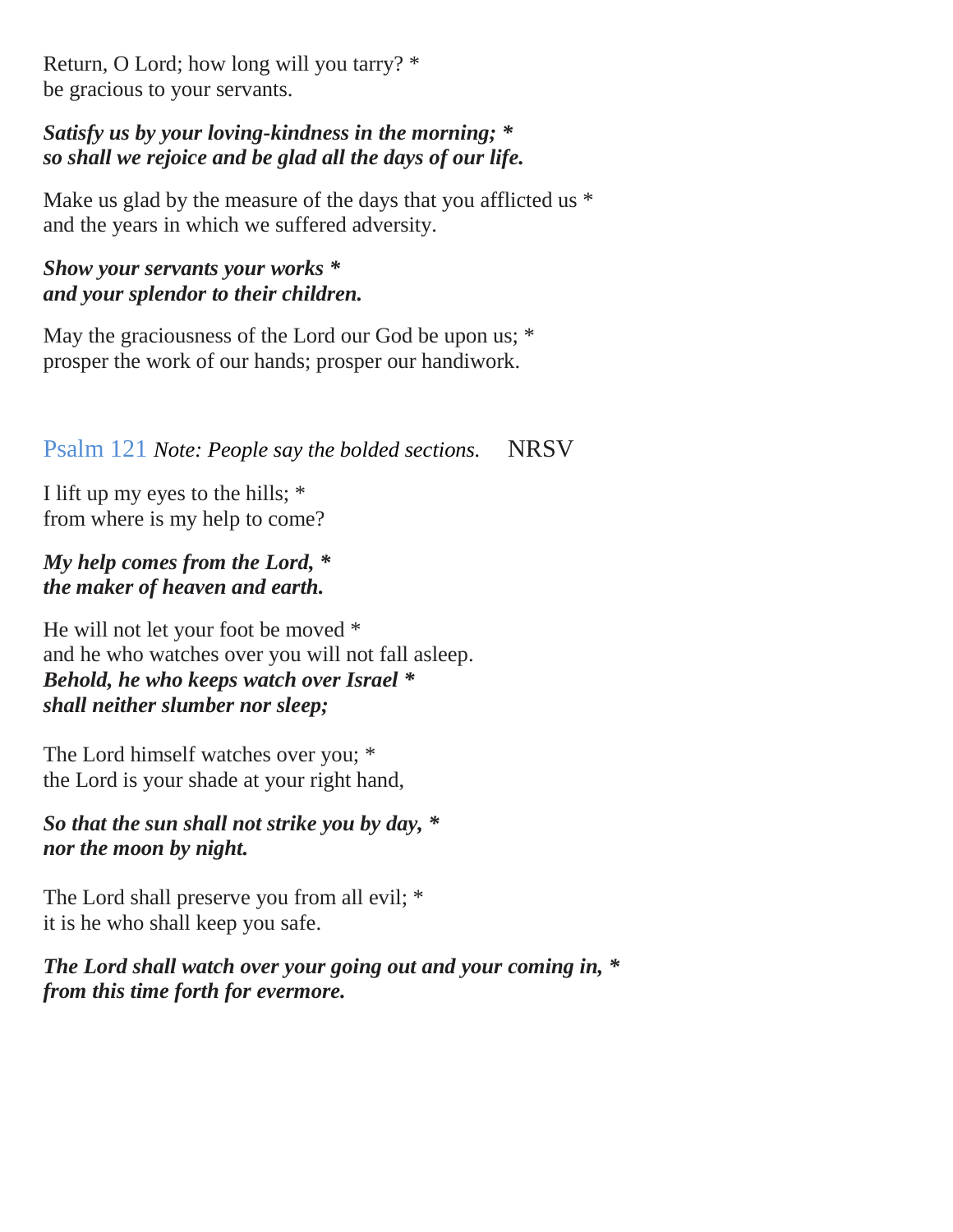#### Psalm 121 *Note: People say the bolded sections.* KJV

I will lift up mine eyes unto the hills,\* from whence cometh my help.

#### *My help cometh from the LORD,\* which made heaven and earth.*

He will not suffer thy foot to be moved:\* he that keepeth thee will not slumber.

#### *Behold, he that keepeth Israel\* shall neither slumber nor sleep.*

The LORD is thy keeper:\* the LORD is thy shade upon thy right hand.

*The sun shall not smite thee by day,\* nor the moon by night.*

The LORD shall preserve thee from all evil:\* he shall preserve thy soul.

*The LORD shall preserve thy going out and thy coming in\* from this time forth, and even for evermore.*

#### Psalm 130 *Note: People say the bolded sections.*

Out of the depths have I called to you, O Lord; Lord, hear my voice; \* let your ears consider well the voice of my supplication.

#### *If you, Lord, were to note what is done amiss, \* O Lord, who could stand?*

For there is forgiveness with you;  $*$ therefore you shall be feared.

*I wait for the Lord; my soul waits for him; \* in his word is my hope.*

My soul waits for the Lord, more than watchmen for the morning, \* more than watchmen for the morning.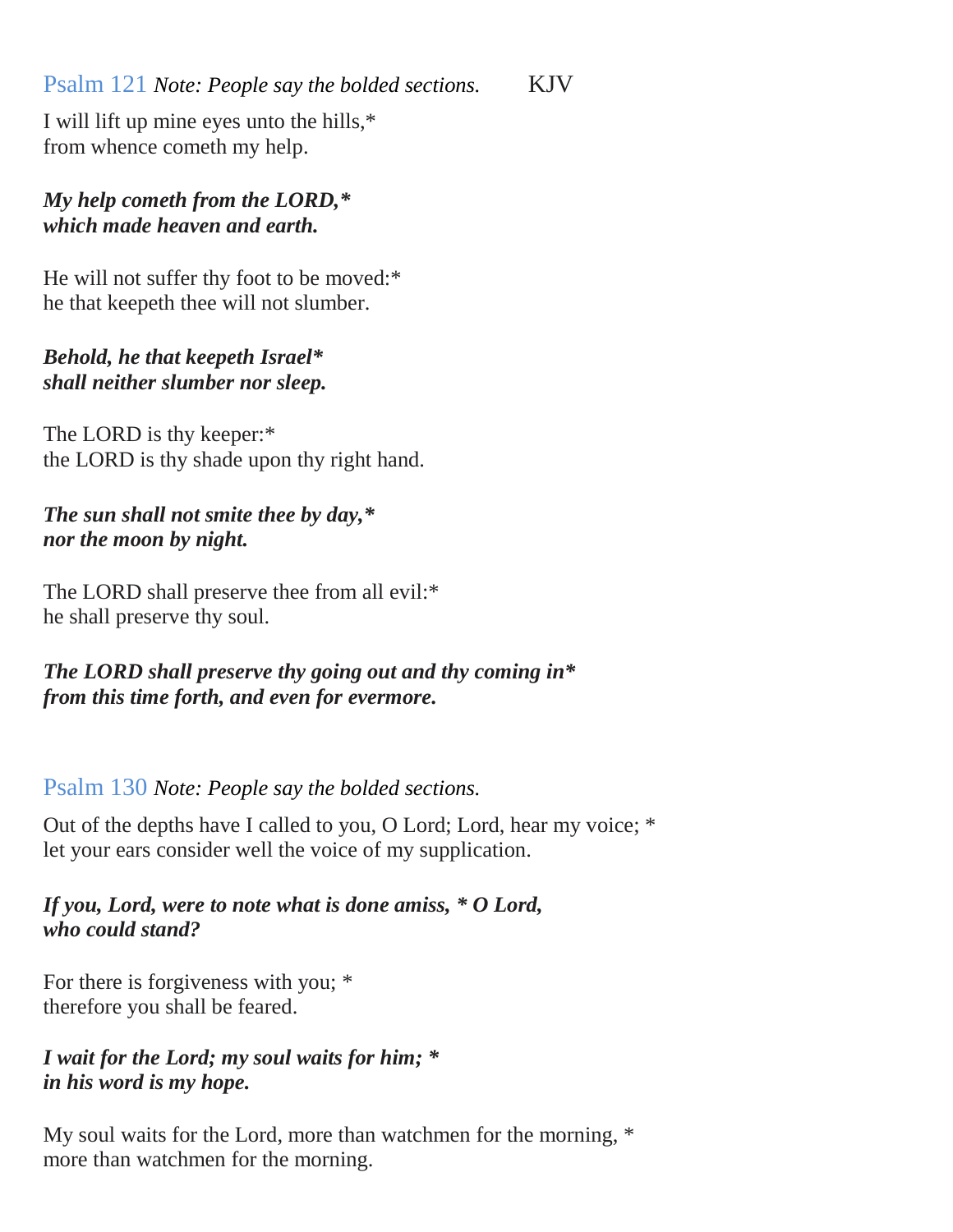#### *O Israel, wait for the Lord, \* for with the Lord there is mercy;*

With him there is plenteous redemption, \* and he shall redeem Israel from all their sins.

#### Psalm 139 *Note: People say the bolded sections.*

Lord, you have searched me out and known me;  $*$ you know my sitting down and my rising up; you discern my thoughts from afar.

#### *You trace my journeys and my resting-places \* and are acquainted with all my ways.*

Indeed, there is not a word on my lips, \* but you, O Lord, know it altogether.

#### *You press upon me behind and before \* and lay your hand upon me.*

Such knowledge is too wonderful for me; \* it is so high that I cannot attain to it.

#### *Where can I go then from your Spirit? \* where can I flee from your presence?*

If I climb up to heaven, you are there; \* if I make the grave my bed, you are there also.

#### *If I take the wings of the morning \* and dwell in the uttermost parts of the sea,*

Even there your hand will lead me \* and your right hand hold me fast.

#### *If I say, "Surely the darkness will cover me,\* and the light around me turn to night,"*

Darkness is not dark to you; the night is as bright as the day;  $*$ darkness and light to you are both alike.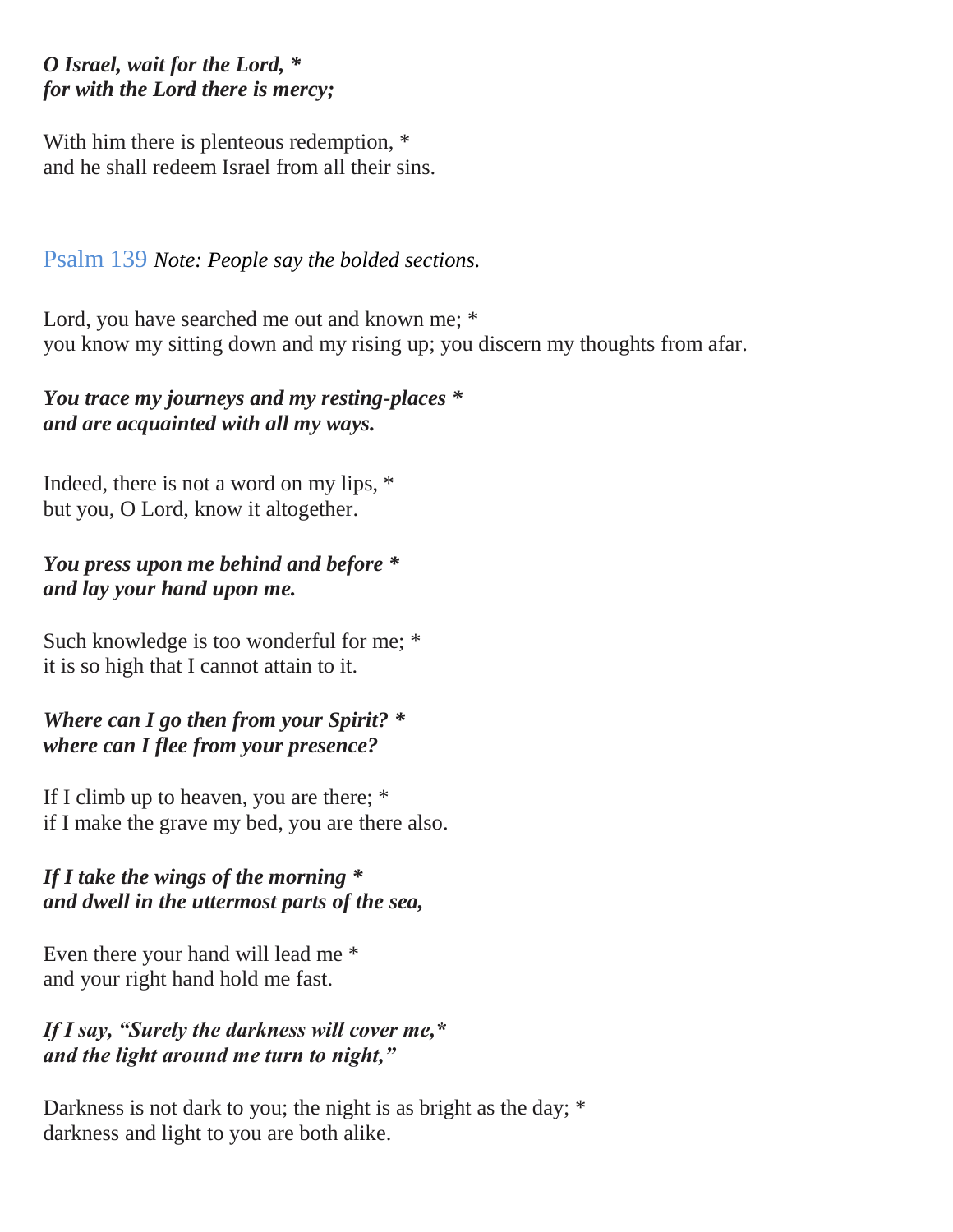# Selections from the New Testament

#### Romans 8:14-19, 34-35, 37-39

All who are led by the Spirit of God are children of God. For you did not receive a spirit of slavery to fall back into fear, but you have received a spirit of adoption. When we cry, Abba! Father!" it is that very Spirit bearing witness with our spirit that we are children of God, and if children, then heirs, heirs of God and joint heirs with Christ—if, in fact, we suffer with him so that we may also be glorified with him.

I consider that the sufferings of this present time are not worth comparing with the glory about to be revealed to us. For the creation waits with eager longing for the revealing of the children of God; who is to condemn? It is Christ Jesus, who died, yes, who was raised, who is at the right hand of God, who indeed intercedes for us. Who will separate us from the love of Christ? Will hardship, or distress, or persecution, or famine, or nakedness, or peril, or sword?

No, in all these things we are more than conquerors through him who loved us. For I am convinced that neither death, nor life, nor angels, nor rulers, nor things present, nor things to come, nor powers, nor height, nor depth, nor anything else in all creation, will be able to separate us from the love of God in Christ Jesus our Lord.

#### I Corinthians 15:20-26, 35-38, 42-44, 53-58

Christ has been raised from the dead, the first fruits of those who have died. For since death came through a human being, the resurrection of the dead has also come through a human being; for as all die in Adam, so all will be made alive in Christ. But each in his own order: Christ the first fruits, then at his coming those who belong to Christ. Then comes the end, when he hands over the kingdom to God the Father, after he has destroyed every ruler and every authority and power. For he must reign until he has put all his enemies under his feet. The last enemy to be destroyed is death.

But someone will ask, how are the dead raised? With what kind of body do they come?" Fool! What you sow does not come to life unless it dies. And as for what you sow, you do not sow the body that is to be, but a bare seed, perhaps of wheat or of some other grain. But God gives it a body as he has chosen, and to each kind of seed its own body.

So it is with the resurrection of the dead. What is sown is perishable, what is raised is imperishable. It is sown in dishonor, it is raised in glory. It is sown in weakness, it is raised in power. It is sown a physical body, it is raised a spiritual body. If there is a physical body, there is also a spiritual body.

For this perishable body must put on imperishability, and this mortal body must put on immortality. When this perishable body puts on imperishability, and this mortal body puts on immortality, then the saying that is written will be fulfilled: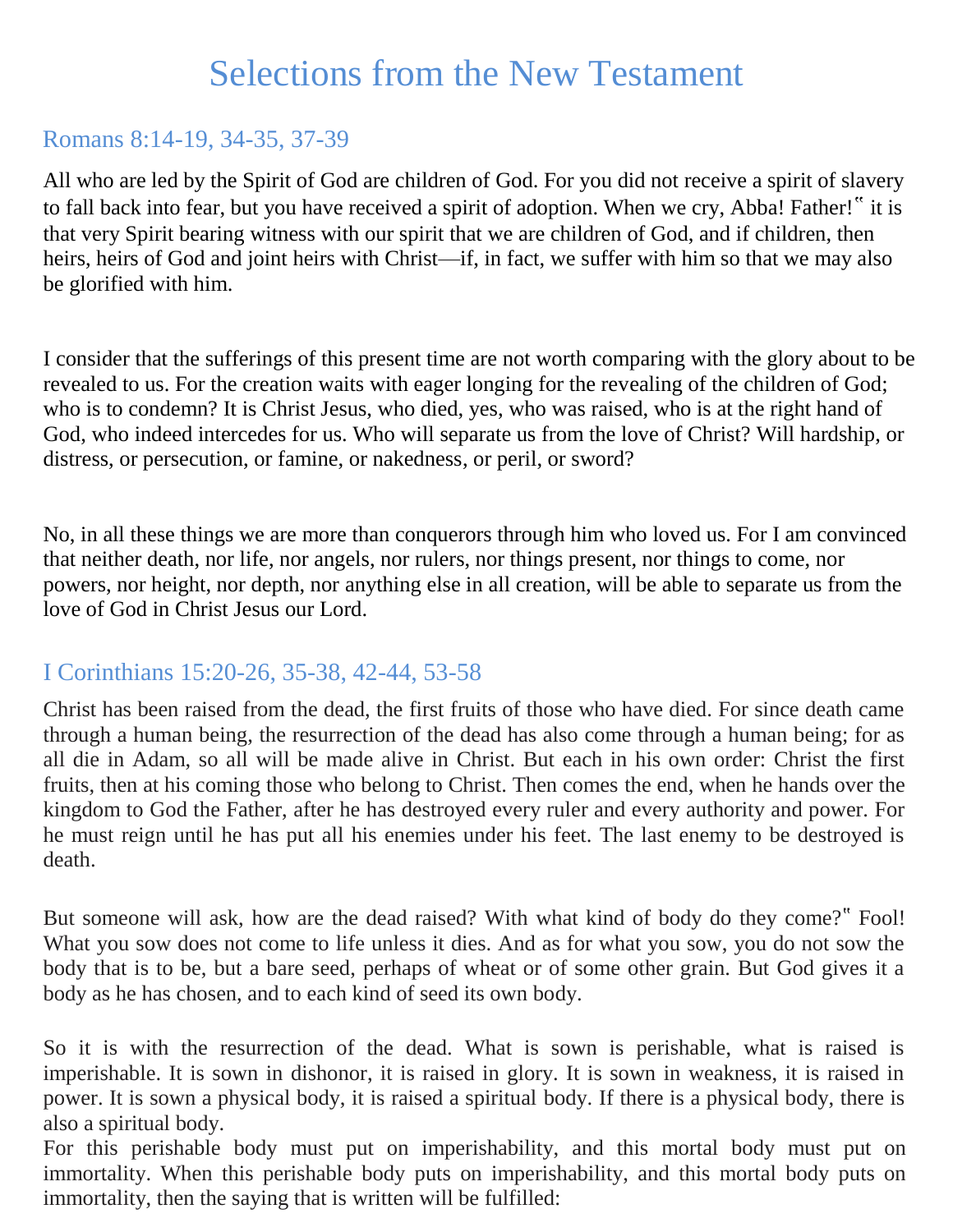Death has been swallowed up in victory.

Where, O death, is your victory? Where, O death, is your sting? The sting of death is sin, and the power of sin is the law. But thanks be to God, who gives us the victory through our Lord Jesus Christ.

Therefore, my beloved,\* be steadfast, immovable, always excelling in the work of the Lord, because you know that in the Lord your labor is not in vain.

### II Corinthians 4:16-5:9

We do not lose heart. Even though our outer nature is wasting away, our inner nature is being renewed day by day. For this slight momentary affliction is preparing us for an eternal weight of glory beyond all measure, because we look not at what can be seen but at what cannot be seen; for what can be seen is temporary, but what cannot be seen is eternal.

For we know that if the earthly tent we live in is destroyed, we have a building from God, a house not made with hands, eternal in the heavens. For in this tent we groan, longing to be clothed with our heavenly dwelling— if indeed, when we have taken it off\* we will not be found naked. For while we are still in this tent, we groan under our burden, because we wish not to be unclothed but to be further clothed, so that what is mortal may be swallowed up by life. He who has prepared us for this very thing is God, who has given us the Spirit as a guarantee.

So we are always confident; even though we know that while we are at home in the body we are away from the Lord— for we walk by faith, not by sight. Yes, we do have confidence, and we would rather be away from the body and at home with the Lord. So whether we are at home or away, we make it our aim to please him.

### I John 3:1-2

See what love the Father has given us, that we should be called children of God; and that is what we are. The reason the world does not know us is that it did not know him. Beloved, we are God's children now; what we will be has not yet been revealed. What we do know is this: when he is revealed, we will be like him, for we will see him as he is.

#### Revelation 7:9-17

After this I looked, and there was a great multitude that no one could count, from every nation, from all tribes and peoples and languages, standing before the throne and before the Lamb, robed in white, with palm branches in their hands. They cried out in a loud voice, saying, "Salvation belongs to our God who is seated on the throne, and to the Lamb!"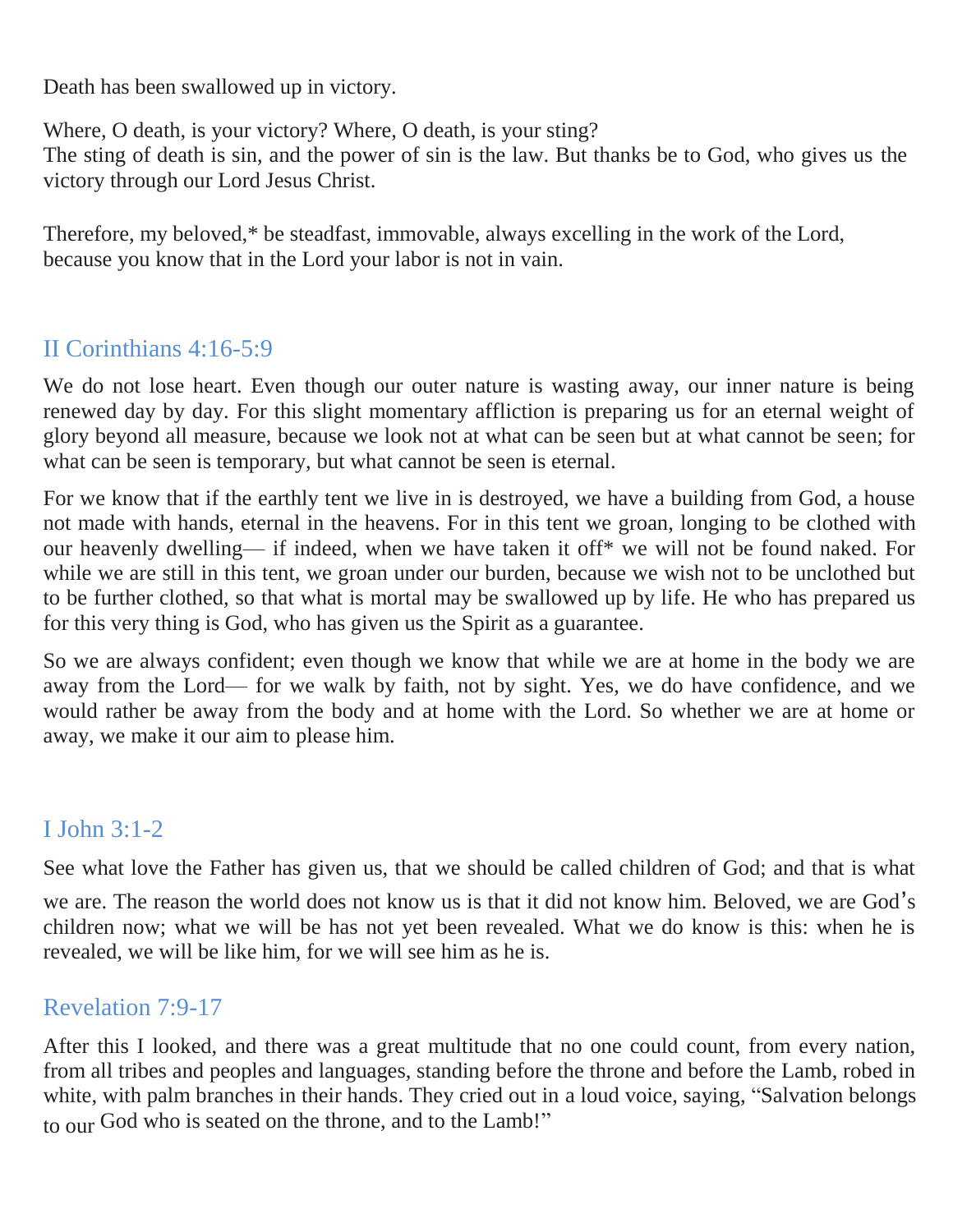And all the angels stood around the throne and around the elders and the four living creatures, and they fell on their faces before the throne and worshipped God, singing, "Amen! Blessing and glory and wisdom and thanksgiving and honor and power and might be to our God for ever and ever! Amen."

Then one of the elders addressed me, saying, "Who are these, robed in white, and where have they come from?" I said to him, "Sir, you are the one that knows." Then he said to me, "These are they who have come out of the great ordeal; they have washed their robes and made them white in the blood of the Lamb.

For this reason they are before the throne of God, and worship him day and night within his temple, and the one who is seated on the throne will shelter them. They will hunger no more, and thirst no more; the sun will not strike them, nor any scorching heat; for the Lamb at the centre of the throne will be their shepherd, and he will guide them to springs of the water of life, and God will wipe away every tear from their eyes."

#### Revelation 21:2-7

And I saw the holy city, new Jerusalem, coming down from God out of heaven, prepared as a bride adorned for her husband.

And I heard a great voice out of heaven saying, "See, the home of God is among mortals. He will dwell with them as their God; they will be his peoples, and God himself shall be with them; he will wipe every tear from their eyes. Death will be no more; mourning and crying and pain will be no more, for the first things have passed away."

And the one who was seated upon the throne said, "See, I make all things new." Also he said unto me, "Write this, for these words are trustworthy true." And he said to me, "To the thirsty I will give water as a gift from the spring of the water of life. Those who conquer will inherit these things, and I will be their God and they will be my people."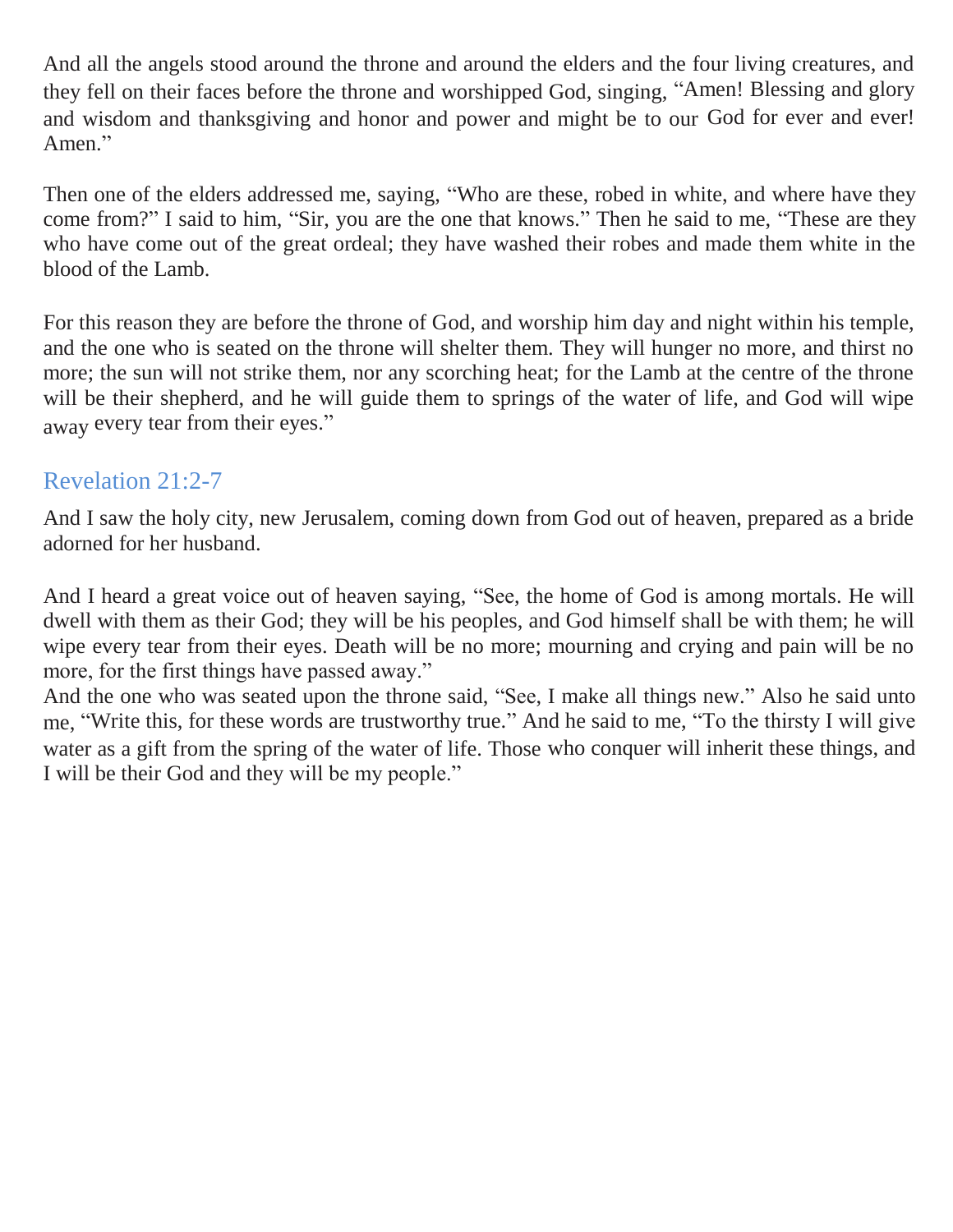# Gospel Selections

#### John 5:24-27

Jesus said, "Very truly, I tell you, anyone who hears my word and believes him who sent me has eternal life, and does not come under judgment, but has passed from death to life."

"Very truly, I tell you, the hour is coming, and is now here, when the dead will hear the voice of the Son of God, and those who hear will live. For just as the Father has life in himself, so he has granted the Son also to have life in himself; and he has given him authority to execute judgment, because he is the Son of Man."

#### John 6:37-40

Jesus said, "All that the Father gives me will come to me, and anyone who comes to me I will never drive away; for I have come down from heaven, not to do my own will, but the will of him who sent me. And this is the will of him who sent me, that I should lose nothing of all that he has given me, but raise it up on the last day. This is indeed the will of my Father, that all who see the Son and believe in him may have eternal life; and I will raise them up on the last day."

#### John 10:11-16

Jesus said, "I am the good shepherd. The good shepherd lays down his life for the sheep. The hired hand, who is not the shepherd and does not own the sheep, sees the wolf coming and leaves the sheep and runs away—and the wolf snatches them and scatters them. The hired hand runs away because a hired hand does not care for the sheep. I am the good shepherd. I know my own and my own know me, just as the Father knows me and I know the Father. And I lay down my life for the sheep. I have other sheep that do not belong to this fold. I must bring them also, and they will listen to my voice. So there will be one flock, one shepherd."

#### John 11:21-27

Martha said to Jesus, "Lord, if you had been here, my brother would not have died. But even now I know that God will give you whatever you ask of him." Jesus said to her, "Your brother will rise again." Martha said to him, "I know that he will rise again in the resurrection on the last day." Jesus said to her, "I am the resurrection and the life. Those who believe in me, even though they die, will live, and every-one who lives and believes in me will never die. Do you believe this?" She said to him, "Yes, Lord, I believe that you are the Messiah, the Son of God, the one coming into the world."

#### **John 14:1-6**

Jesus said to his disciples, "Do not let your hearts be troubled. Believe in God, believe also in me. In my Father's house there are many rooms. If it were not so, would I have told you that I go to prepare a place for you? And if I go and prepare a place for you, I will come again and will take you to myself, so that where I am, there you may be also. And you know the way to the place where I am going." Thomas said to him, "Lord, we do not know where you are going. How can we know the way?" Jesus said to him, "I am the way, and the truth, and the life. No one comes to the Father except through me."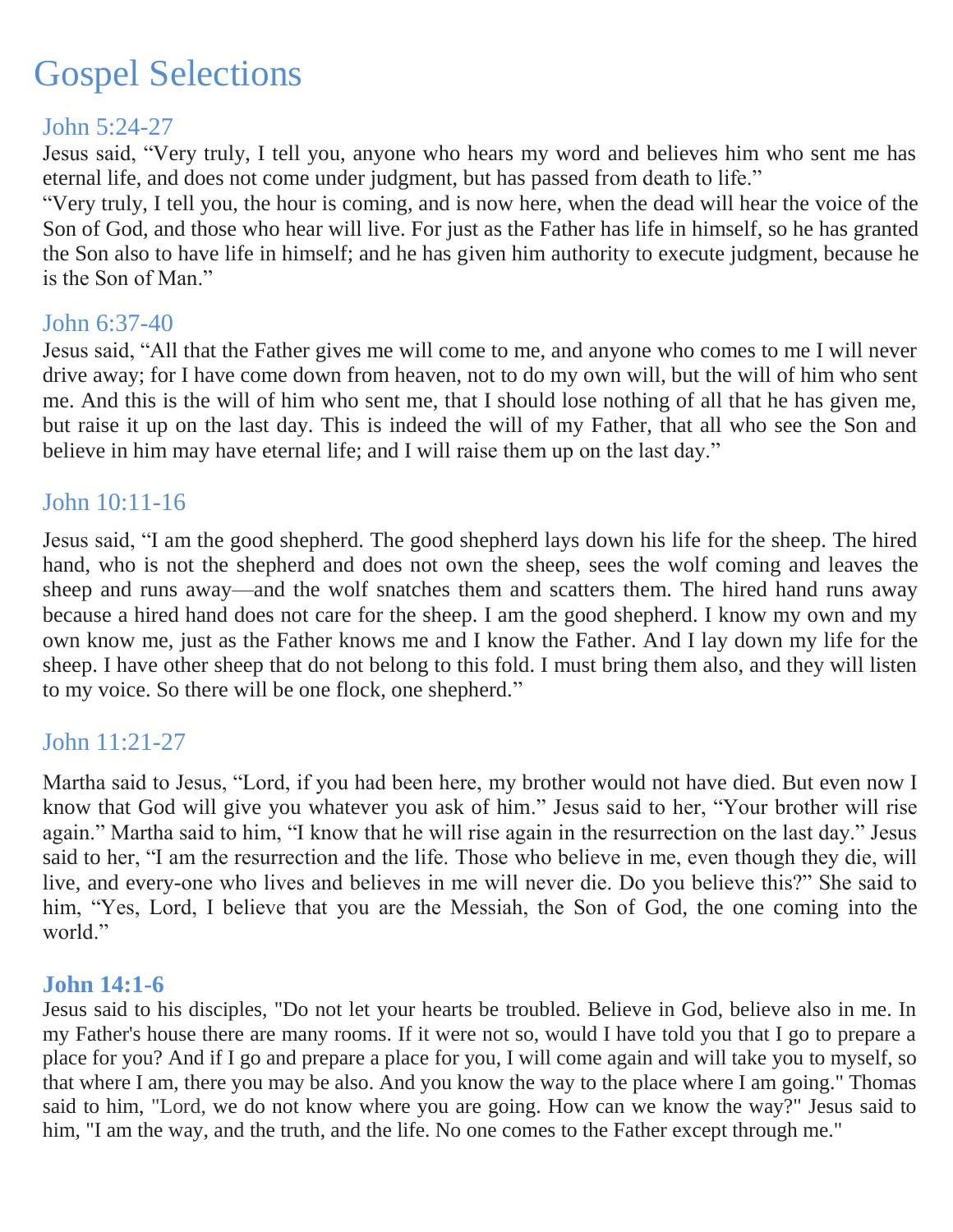# *St. Alban's Church* Worship Schedule

# **Sundays**

| 8:00 am Holy Eucharist, Rite I                                             |
|----------------------------------------------------------------------------|
| 9:00 am Holy Eucharist, Rite II with Children's Chapel beginning in Nourse |
| Hall                                                                       |
| 11:15 am San Albano Spanish Language Eucharist in the Little Sanctuary of  |
| St. Albans School.                                                         |
| 11:15 am Holy Eucharist, in English                                        |

### Summer Sundays (Memorial Day-Labor Day)

| 8:00 am Holy Eucharist, Rite I                                              |
|-----------------------------------------------------------------------------|
| 10:00 am Holy Eucharist, Rite II with Children's Chapel beginning in Nourse |
| Hall                                                                        |
| 11:15 am San Albano Spanish Language Eucharist in the Church.               |

### Weekdays

9:00 am Morning Prayer

### **Tuesdays**

7:30 am Holy Eucharist